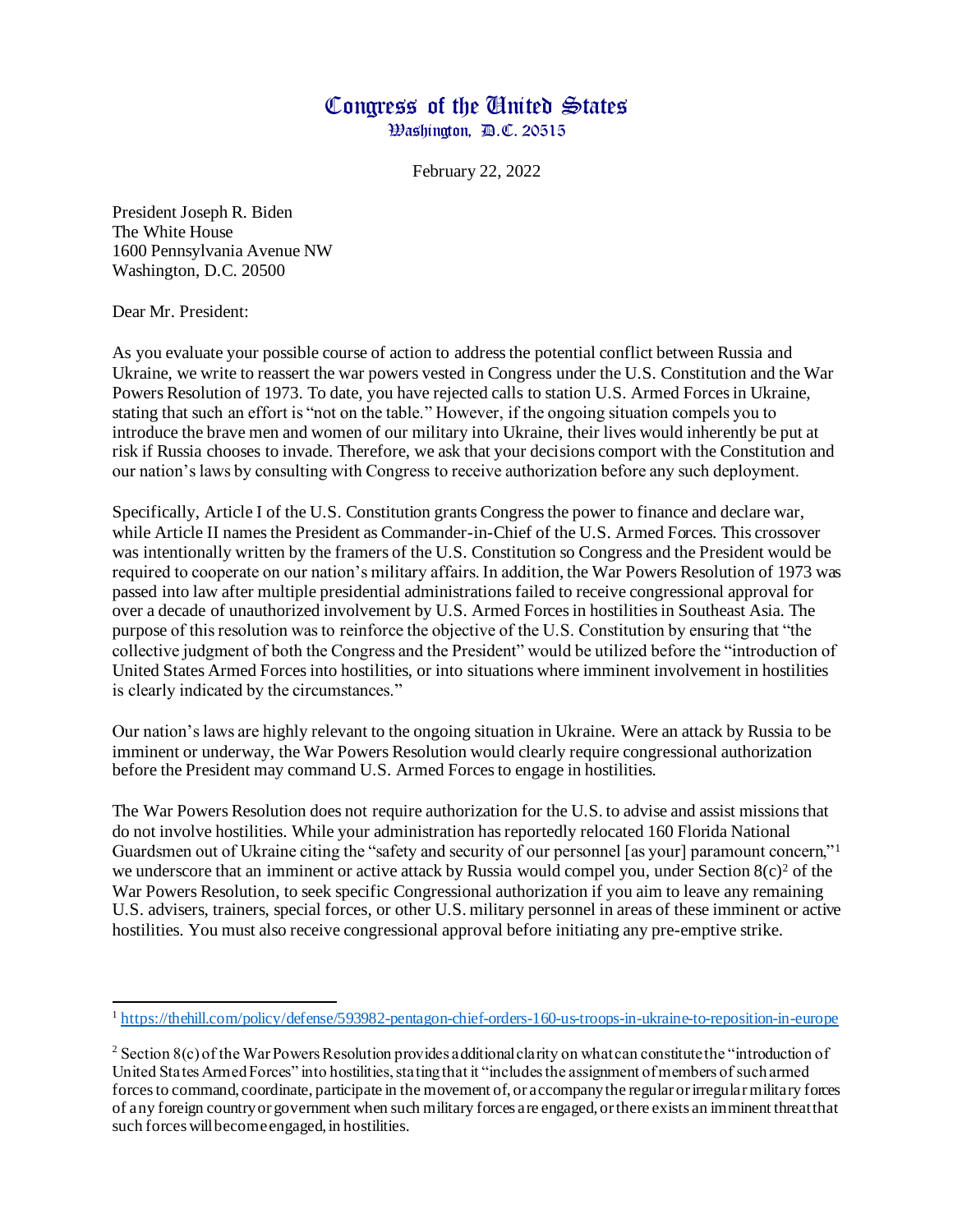We strongly urge your administration to respect the separation of powers, U.S. law, and Congress's constitutional war powers authority. Should your administration seek to introduce U.S. Armed Forces into hostilities or decline to remove any U.S. military personnel currently deployed inside Ukraine from unauthorized hostilities or imminent hostilities, Congress stands ready to deliberate over the potentially monumental implications of such scenarios. The American people, through their representatives in Congress, deserve to have a say before U.S. troops are placed in harm's way or the U.S. becomes involved in yet another foreign conflict.

Thank you for your attention to this important matter.

Sincerely,

Peter A. DeFazio Warren Davidson Member of Congress Member of Congress

 $\frac{1}{2}$ 

Eleanor Holmes Norton Louie Gohmert Earl Blumenauer Member of Congress Member of Congress Member of Congress

Andy Biggs Pramila Jayapal Kat Cammack

Member of Congress Member of Congress Member of Congress

Member of Congress Member of Congress Member of Congress

Lloyd Doggett Michael C. Burgess, M.D. Jamaal Bowman, Ed.D

James P. McGovern Thomas Massie Ayanna Pressley Member of Congress Member of Congress Member of Congress

Jared Huffman Ben Cline Peter Welch Member of Congress Member of Congress Member of Congress

Jeff Fortenberry Ilhan Omar Paul A. Gosar, D.D.S Member of Congress Member of Congress Member of Congress

Nancy Mace Mark Pocan Mark Pocan Matthew Rosendale, Sr. Member of Congress Member of Congress Member of Congress